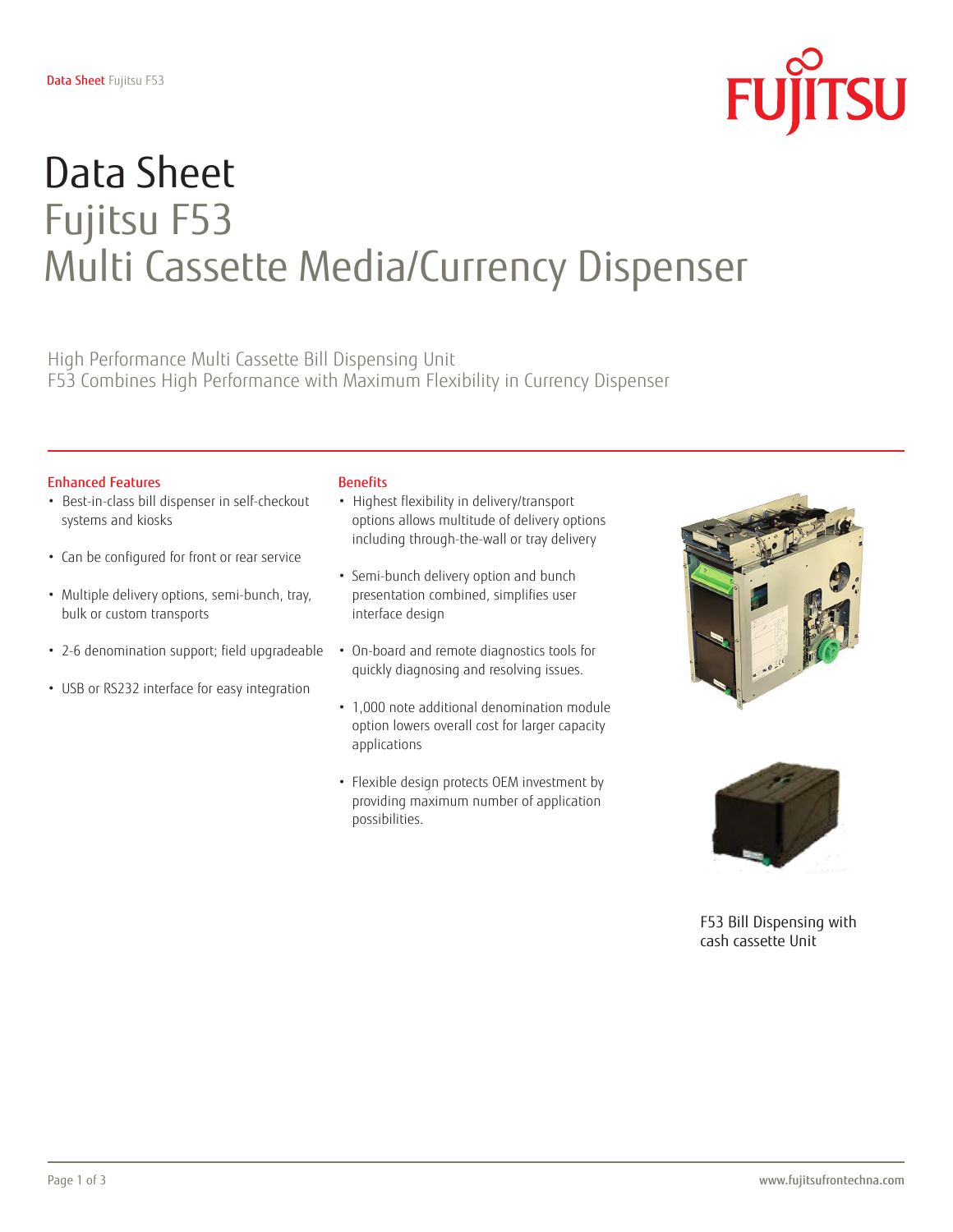## F53 Multi Cassette Media Dispenser

With over 30-years' experience in designing and building media dispensing devices of legendary quality, Fujitsu has expanded the family of products available to its OEM sales channel to meet the needs of a greater number of applications.

Step up to the best-in-class bill dispenser designed exclusively for the OEM market. With over 80,000 units installed in self-checkout, kiosks and ATMs, the Fujitsu F53 bill dispenser is in a league by itself. Four of the top five self-checkout providers in the world have chosen to deploy the F53 bill dispenser. Why- its legendary Fujitsu reliability and flexibility.

The F53 offers many features usually found only on more expensive units. It can be configured to be serviced from the front or rear making installation and integration by OEMs a snap. And with multiple delivery options like semi-bunch, tray, bulk transports, and custom transports, it allows deployers to customize and differentiate their cash delivery programs.

The F53 can hold its own when it comes to capacity.

It has the ability to be configured with 2-6 cassettes. Each cassette is capable of holding up to 500 new notes or other media. In addition, to provide an added measure of security, the cassettes can be configured with locks so they can be transported securely and safely by your CIT companies.

Each cassette can be adjusted to support a variety of media sizes enabling you to use the same dispenser for domestic and international currency. The F53 is capable of dispensing mixed new and teller fit and mixed paper and polymer notes out of the same cassette.

Other high-end features on the F53 include bill low and denomination sensors to ensure that you have cash at peak times and dispensing the correct denomination to your customers. In addition, the sensors on the F53 can alert your customers or service organization when they need to be replaced before they fail and cost you down time.

So whether your applications include ATMs, self-checkout, kiosks, bill payment or bill changing, the F53 offers you cost-efficient bill dispensing with high-end features.